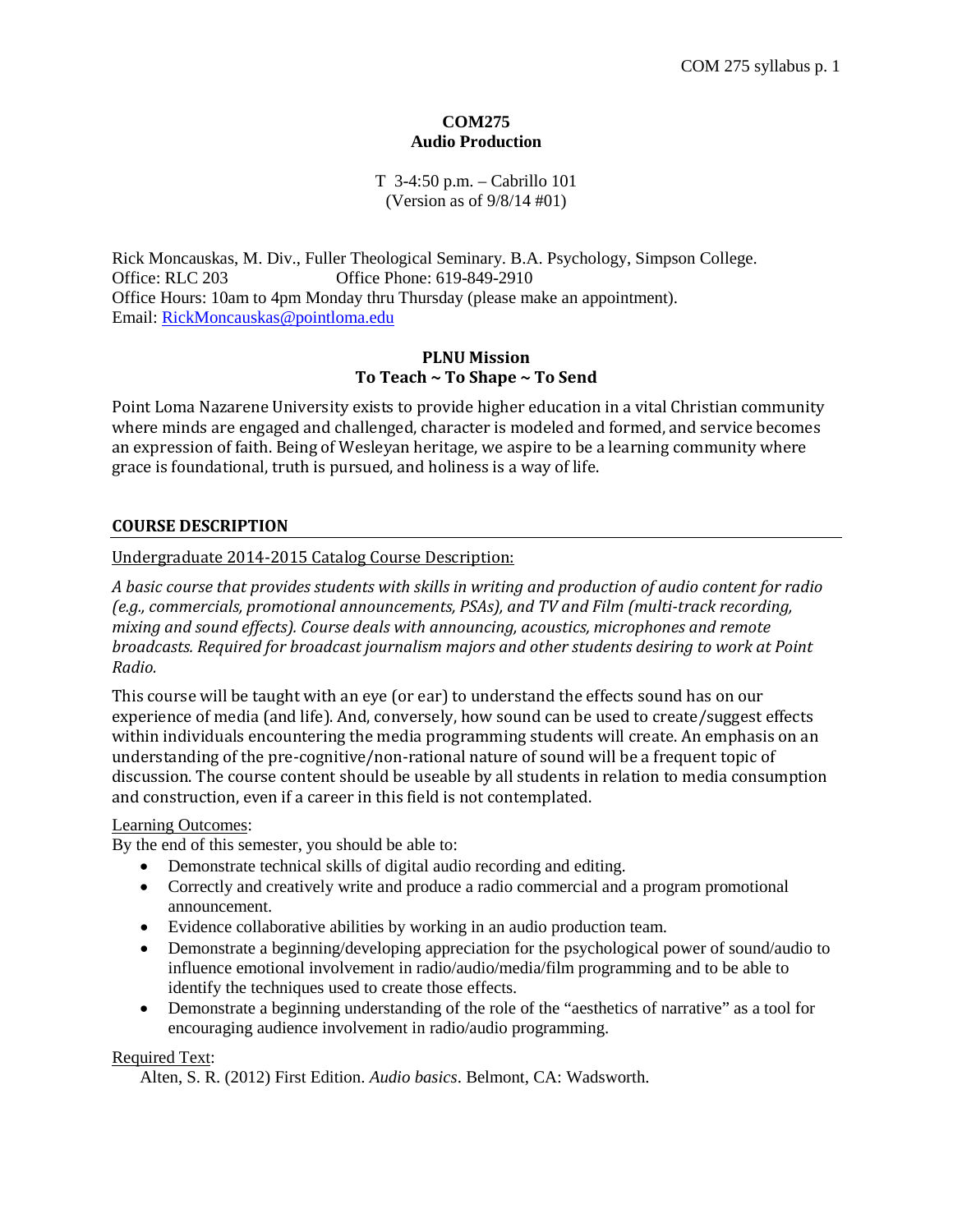# Course Requirements:

- All assignments must be uploaded to Canvas before the beginning of class on the date indicated in the syllabus. Audio projects must be correctly exported in MP3 format from Audition for uploading to Canvas. Assignments that are late or submitted in any other manner or format than MP3 will not be accepted and will receive zero points.
- Three editing workstations, mics and headsets are available for your use. Because audio workstations are shared with other classes, plan ahead and schedule production and editing time early. Editing stations are only available at posted days and times that coincide with the days and times the TV studio is open, which is limited to when the library is open. The inability to secure equipment or editing time due to lack of planning is not an excuse for not completing an assignment. Portable digital audio recorders are also available for check-out from the TV studio. Use the sign-up sheets on the bulletin board in the hallway outside Point Radio for scheduling editing time and for reserving mics, headsets and portable recorders.
- All students must use Adobe Audition to complete assignments in this class. Demonstrating competency in this program is part of your grade. Using other equipment is not permitted and puts the quality of your productions and your grade at risk.
- Students are expected to complete assigned readings by the dates they are due and to be prepared to discuss and/or present on those topics in class. Reading quizzes will be given randomly throughout the semester.
- Production projects will be played during class for discussion. Comments directed toward the producer should be constructive and given in a courteous manner.
- Projects are to be completed by the individual student unless indicated otherwise. Grades for projects that require teamwork will be given to the entire team.
- Students must take both exams at the days and times listed in the syllabus.

# Point Radio Participation:

- All students in this course will participate in a weekly commitment to the operation of Point Radio. Time cards listing the completion of those duties are due each week. You must complete the time card by Friday of each week to receive Point Radio participation credit for that week. This is an honor system, so be accurate in your hours reported. Students who report time that they did not actually work will receive a failing grade for this class. A time card for each student is located in the Point Radio studio. You are expected to start on time, end on time and keep the Point Radio "clock."
- Students have the sole responsibility for their commitments to the campus radio station and will face significant penalties when those obligations are not met. On-air shifts must be covered even if the person cannot be there due to illness or extenuating circumstances. You must provide me with documentation for missing an air shift due to illness or emergency.
	- The student MAY switch duties with another person in the class. However, this must be arranged a minimum of 48 hours in advance and the Point Radio manager (not Rick) must be notified of the change prior to the person's air shift or other responsibility.
	- News personnel carry the same responsibilities as on-air personalities. News copy is printed to the Point Radio printer each morning. Contact the news director before noon if you cannot participate in your air shift due to illness or emergency situation.
	- Failure to cover air shifts without a documented excuse will result in a penalty of 10% off the student's final course grade for each incident.
- In addition to on-air work, students in this class will be asked to assist with Point Radio events. Failure to follow through on these commitments will result in a deduction of 30 Point Radio participation points.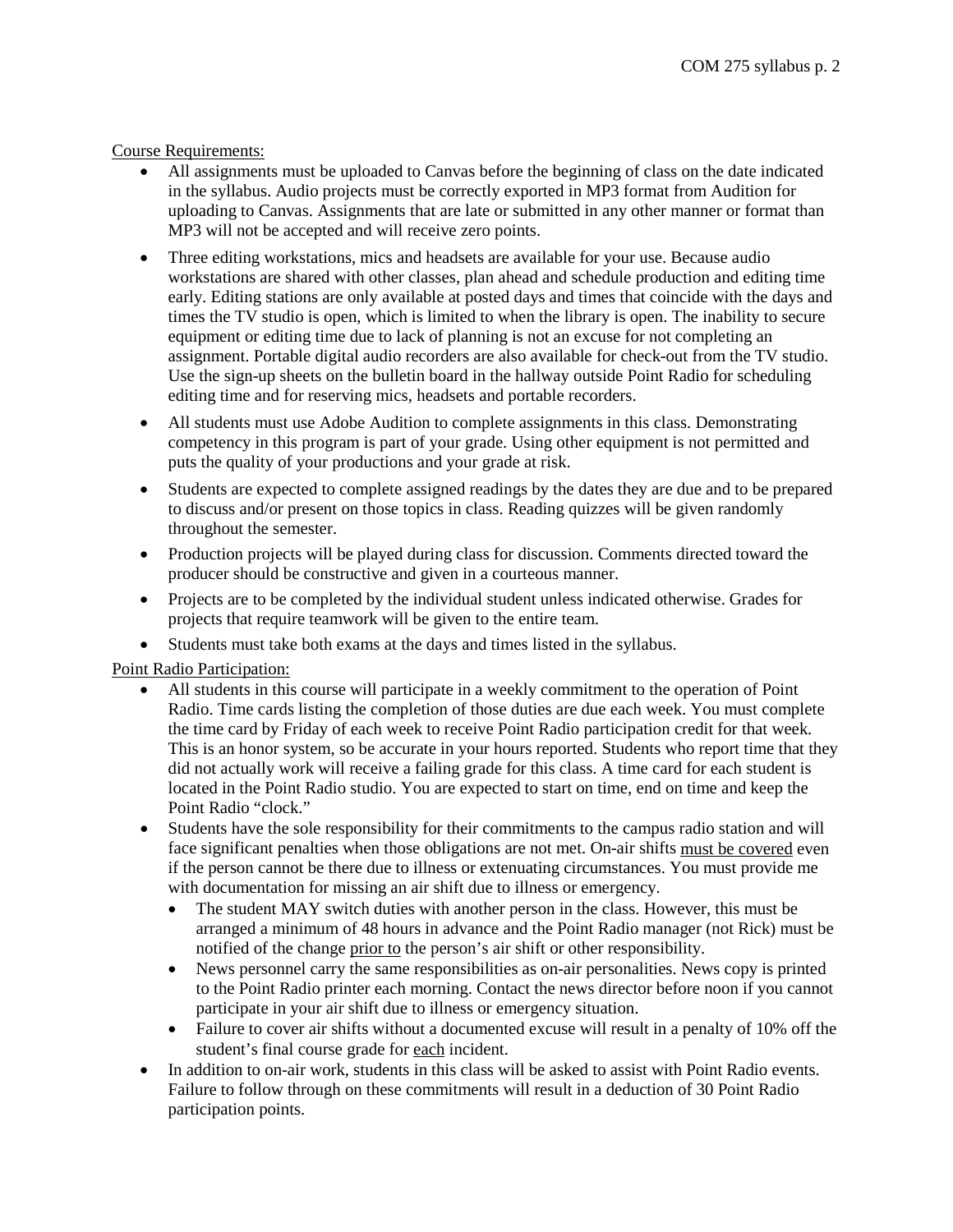#### Attendance:

- Attendance will be taken in all classes. As noted in the university catalog, students who miss 10% of class sessions (that means 1.5 sessions) will be reported to the Vice Provost of Academic Administration. Missing 20% of class sessions will result in the student being de-enrolled from this course. This rule will be strictly enforced.
- The communication industry is time sensitive. Professionals in this business succeed or fail depending on their ability to meet deadlines and follow through on commitments. Now is an excellent time to develop good habits. With this in mind, students are expected to be on time to class. Entering the room after class has started is disruptive to other students and to the continuity of the session. Attendance is taken promptly at the time class is scheduled to begin. If you are not here when I take attendance, you will be counted as absent unless you see me personally at the end of class. Students who are chronically late may be asked to withdraw the class.
- Attendance in class means that you are fully attending to the course. Students, who choose to read the paper, use their cell phone, engage in irrelevant and disruptive conversations, study for their next class, etc… will be counted as absent for that day. There are no exceptions to this policy, so please do not ask.
- In the event that you miss class, will be expected to get notes, handouts, and assignments from someone in class. **Do NOT ask Rick for notes.** You are responsible for missed material and should try to make a friend or two in this class that you can count on.
- It is the student's responsibility to maintain his or her class schedule. Should the need arise to drop this course (personal emergencies, poor performance, etc.), the student has the responsibility to follow through (provided the drop date meets the stated calendar deadline established by the university), not the instructor. Simply ceasing to attend this course or failing to follow through to arrange for a change of registration (drop/add) may result in a grade of F on the official transcript.

# Technology Policy

Students are permitted to use laptop computers during class, but only for course-related activities. Cell phones are not allowed during class. Put cell phones completely away – off the desk – for the entire class session. Do not be surprised if I ask you to remove the phone from your desk. Making audio or video recordings of class sessions are not allowed (except as directed by the instructor). Students may not mass distribute course content in any form without permission of the instructor.

### Notice to Students with Disabilities

While all students are expected to meet the minimum academic standards for completion of this course as established by the instructor, students with disabilities may require academic accommodations. At Point Loma Nazarene University, students requesting academic accommodations must file documentation with the Disability Resource Center (DRC), located in the Bond Academic Center. Once the student files documentation, the Disability Resource Center will contact the student's instructors and provide written recommendations for reasonable and appropriate accommodations to meet the individual learning needs of the student. This policy assists the University in its commitment to full compliance with Section 504 of the Rehabilitation Act of 1973, the Americans with Disabilities (ADA) Act of 1990, and ADA Amendments Act of 2008, all of which prohibit discrimination against students with disabilities and guarantees all qualified students equal access to and benefits of PLNU programs and activities.

#### Academic Dishonesty

Students should demonstrate academic honesty by doing original work and by giving appropriate credit to the ideas of others. As stated in the university catalog, "Academic dishonesty is the act of presenting information, ideas, and/or concepts as one's own when in reality they are the results of another person's creativity and effort. Such acts include plagiarism, copying of class assignments, and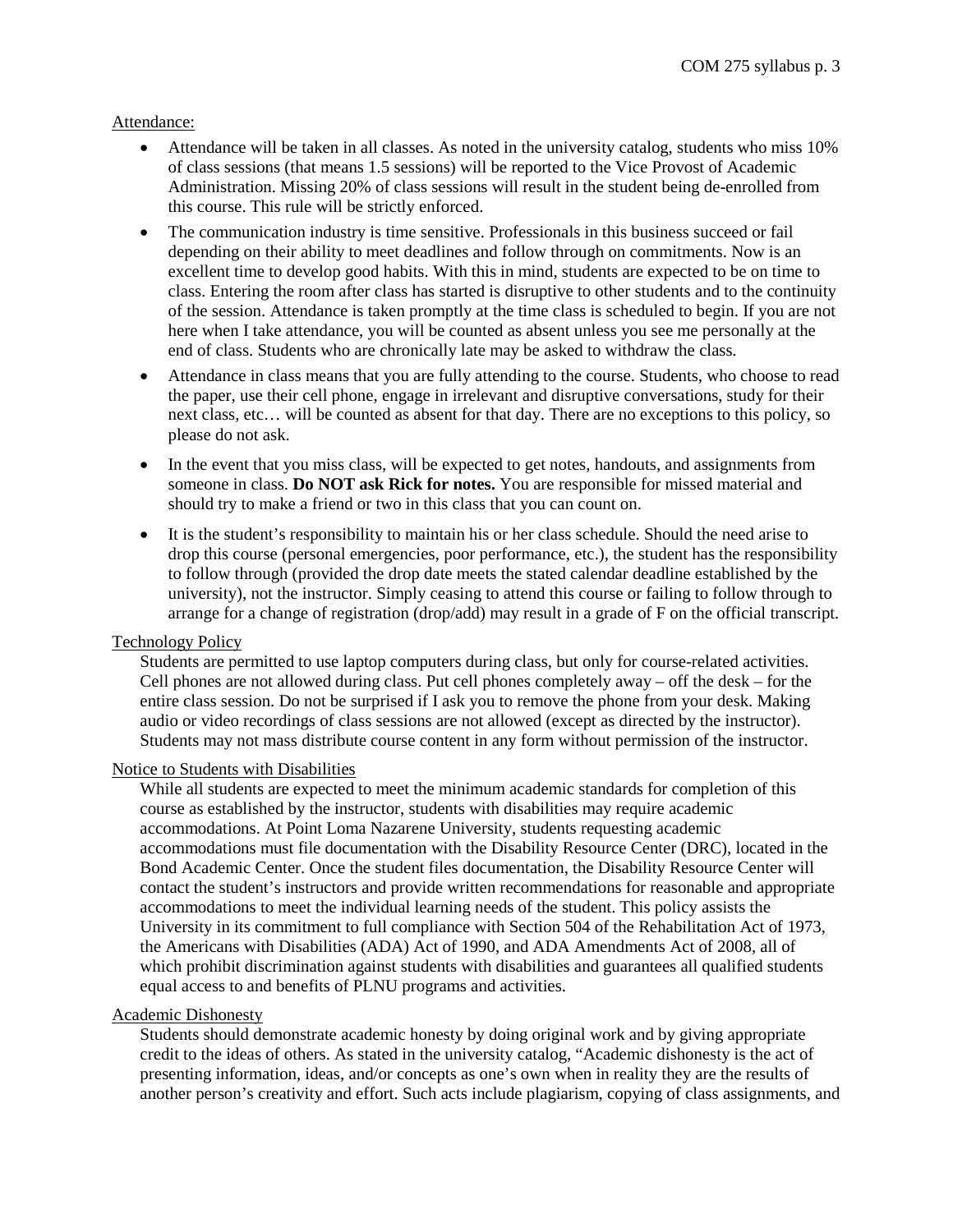copying or other fraudulent behavior on examinations. Essentially, if you turn in work that is another person's work, without giving credit to the original person, it is plagiarism and is punishable by an automatic failing grade in this class (see PLNU's Academic Policies for more details).

#### FERPA Policy

In compliance with federal law, neither PLNU student ID nor social security number should be used in publicly posted grades or returned sets of assignments without student written permission. This class will meet the federal requirements by distributing all grades and papers individually. Also in compliance with FERPA, you will be the only person given information about your progress in this class unless you have designated others to receive it in the "Information Release" section of the student portal. See Policy Statements in the undergrad student catalog.

#### Changes to Syllabus:

The instructor reserves the right to make amendments, additions or deletions to this syllabus. It is each student's responsibility to stay current and be aware of any changes.

# Official Means of Communication:

The official means of communication at Point Loma Nazarene University is email. Your communications MAY be informally done using texting or other methods, but those are not official. If you must communicate with the professor concerning class attendance, grading, projects, policies or any other serious school business topic you must do it by email. Other methods are NOT official.

# Grading

Grades are based on the point system listed below. This enables students to keep track of their total score and to estimate their grade at any point in the semester.

| Assignments (points as listed) | 250 pts.  | <b>Grading Scale</b> |           |           |      |
|--------------------------------|-----------|----------------------|-----------|-----------|------|
| Point Radio participation      | $60$ pts. | 470-500              | A         | 370-384   | C    |
| Reading quizzes                | $40$ pts. | 450-469              | $A-$      | 350-369   | $C-$ |
| Exam $#1$                      | 75 pts.   | 435-449              | $B+$      | 335-349   | $D+$ |
| Exam #2                        | 75 pts.   | 420-434              | B         | 320-334   | D    |
|                                |           | 400-419              | $B -$     | 300-319   | D-   |
| <b>Total points possible</b>   | 500 pts.  | 385-399              | $C_{\pm}$ | $0 - 299$ | F    |

# **FINAL EXAMINATION POLICY**

Successful completion of this class requires taking the final examination **on its scheduled day**. The final examination schedule is posted on the [Class Schedules](http://www.pointloma.edu/experience/academics/class-schedules) site. No requests for early examinations or alternative days will be approved.

# **COPYRIGHT POLICY**

Point Loma Nazarene University, as a non-profit educational institution, is entitled by law to use materials protected by the US Copyright Act for classroom education. Any use of those materials outside the class may violate the law.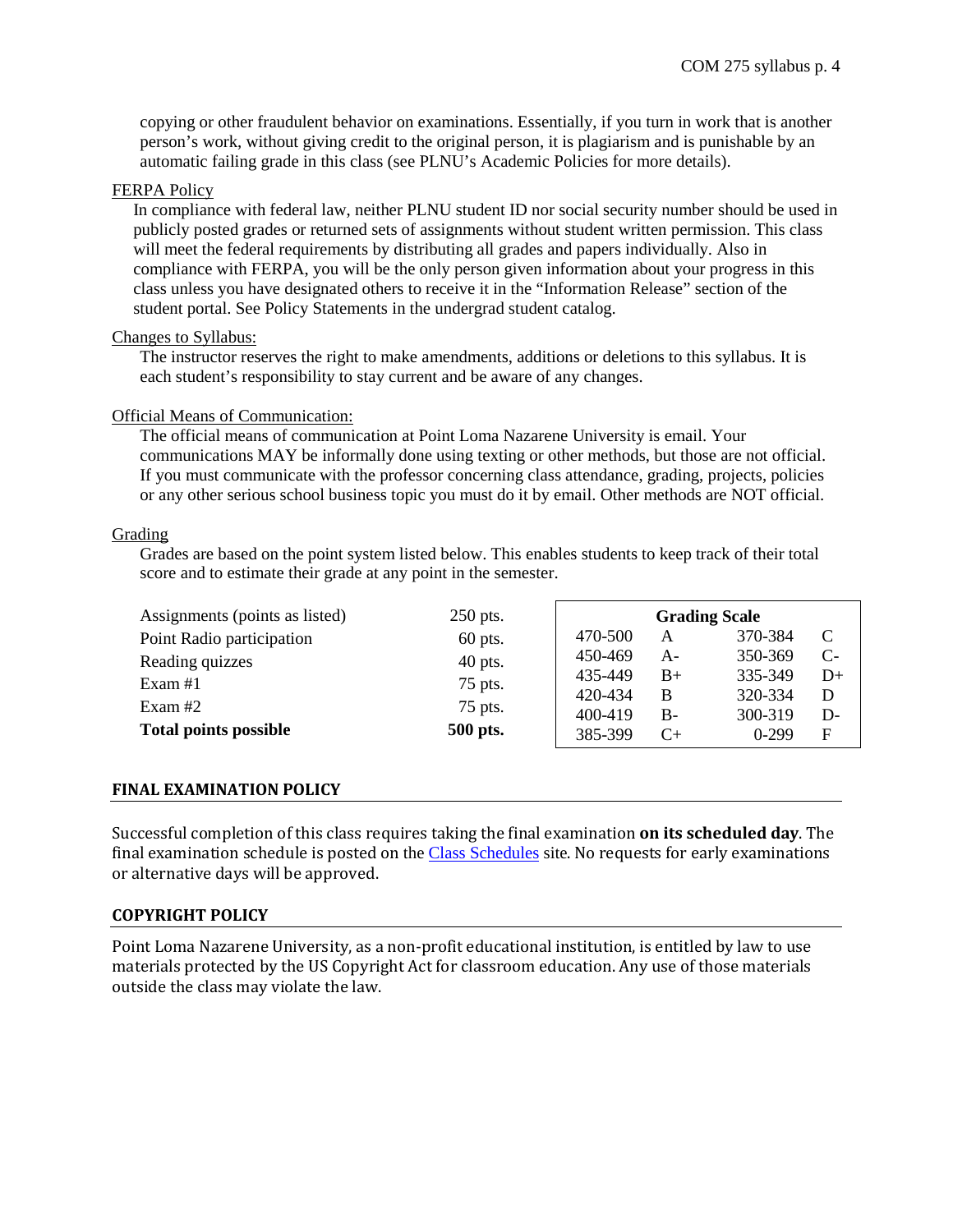# **Course Calendar (as of 9/7/14)**

| 01 - Sept 9<br>Topic:<br>Reading:                 | Syllabus; Radio programming; Point Radio orientation<br>None                                                                            |
|---------------------------------------------------|-----------------------------------------------------------------------------------------------------------------------------------------|
| 02 - Sept 16<br>Topic:<br>Reading:                | Digital recording and editing; Audition orientation<br>Text chaps. $9 & 12$<br>Point Radio shows start this week                        |
| <u>03 - Sept 23</u><br>Topic:<br>Reading:<br>Due: | Writing and producing program promos and commercials<br>None<br>Audition competency (15 pts.)                                           |
| 04 - Sept 30<br>Topic:<br>Reading:<br>Due:        | Announcing; Characteristics of speech<br>Text, pp. 289-290 & Mlodinow pp. 126 – 133 (on Reserve)<br>Point Radio program promo (25 pts.) |
| <u>05 - Oct 7</u><br>Topic:<br>Reading:<br>Due:   | Consoles<br>Text chap. 8<br>Commercial script (20 pts.)                                                                                 |
| <u>06 - Oct 14</u><br>Topic:<br>Reading:          | Sound effects ("Bespoken")<br>Text, pp. 290-293                                                                                         |
| <u>07 - Oct 21</u><br>Topic:<br>Due:              | TBD: Field trip to KOGO. Meet in front of Cabrillo Hall at 2:50 p.m.<br>Commercial produced (30 pts.)                                   |
| <u>08 - Oct 28</u><br>Exam #1                     | Test #01 $\&$ Storytelling (Part 1)                                                                                                     |
| <u>09 - Nov 4</u><br>Topic:<br>Reading:<br>Due:   | Using music in media production<br>Text, pp. 293-295<br>KOGO reflection paper (20 pts.)                                                 |
| 10 - Nov 11<br>Topic:<br>Reading:<br>Due:         | Interviewing and Field Production<br>Text, pp. 295-297<br>Field sound effects (25 pts.)                                                 |
| <u> 11 - Nov 18</u><br>Topic:<br>Reading:<br>Due: | Sound & Acoustics<br>Text chaps. 1-4<br>Final production concept (20 pts.)                                                              |
| <u>12 - Nov 25</u><br>Topic:<br>Reading:          | Monitors & Microphones<br>Text chaps. 5-7                                                                                               |